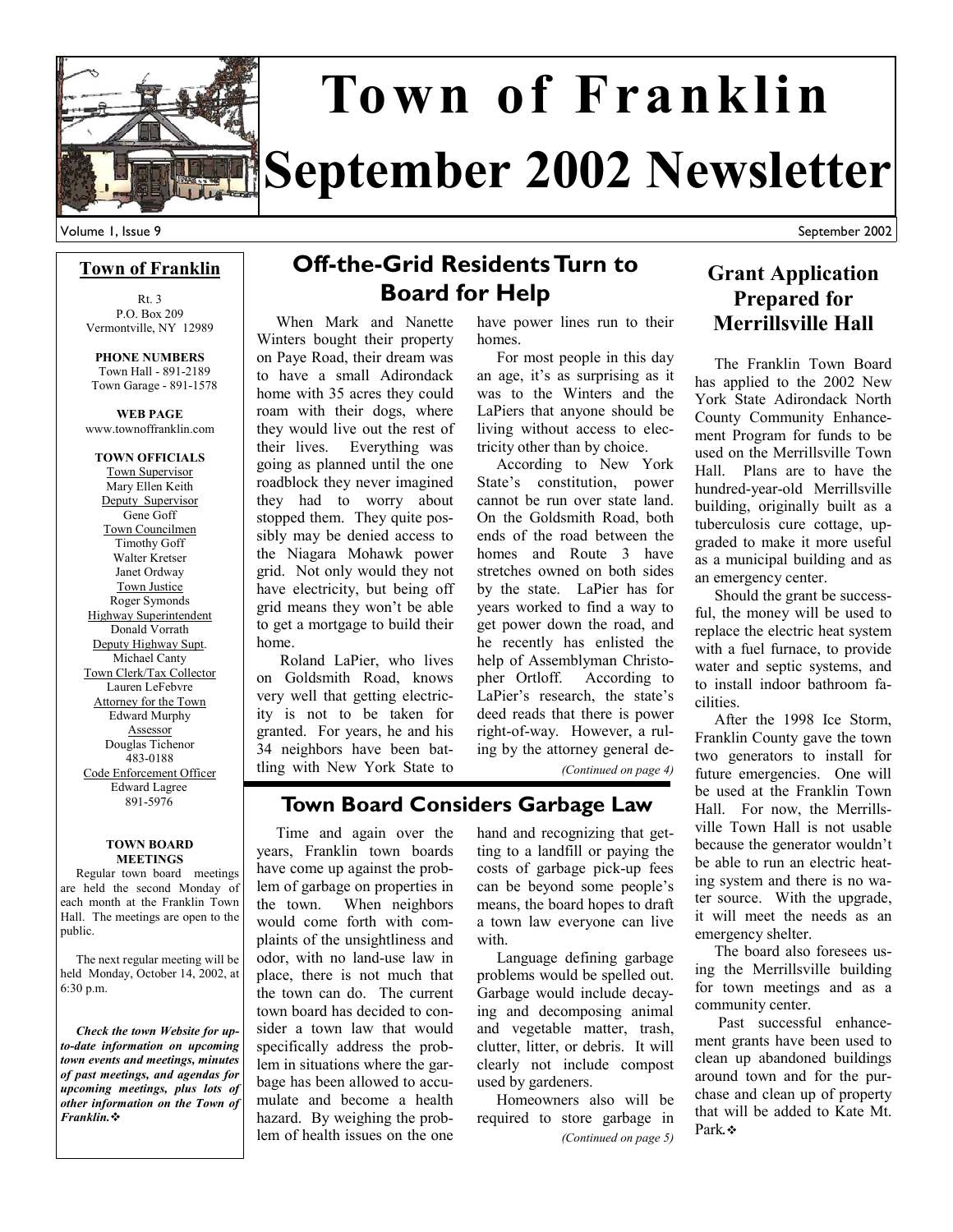### **Not sure what to do, right?**

#### **by Lauren LeFebvre**

 I know, I know, you love the idea of a doing a Haunted House in the Town Hall. Look at the all the positives: Older kids having something to do instead of get into trouble, parents and children working together, creative juices oozing all over the place, laughter and just plain fun. I can't ask for more than that, can I?

 Well, actually, I can. Gutsy, aren't I? Thanks to a small, but brave, few who have attended the two Haunted House meetings held by the Celebration Committee, we will press on with the Haunted House idea. (This is the part where I'm going to ask for more and put you on the spot.)

 As you probably can tell, the Celebration Committee really loves a good party. Easter and July  $4<sup>th</sup>$  were great. So great, in fact, that we spent most of our "party money" for the year. (I'm getting a little college déjà vu here.) This is where you can help. Bet you think I'm going to beg for money, right? No way! We need stuff. Here's the Celebration Committee's

#### **Top Ten List of Stuff Most Needed for the Haunted House**

- 1. Any outdoor decorations you don't need (especially fake tombstones)
- 2. White lab coat
- 3. Cobweb stuff
- 4. Colored light bulbs
- 5. Black plastic (tarps, tableclothes, huge garbage bags)
- 6. Creepy glow-in-the-dark stuff
- 7. Cages
- 8. People who are good with hair and/or make-up
- 9. Picture frames
- 10. Furniture that looks Victorian

 All of this stuff you can have back. We only need it for the one night. By the way, the Haunted House will be Wednesday, October 30, from 6:00 to 8:00 p.m. This is changed from the original Thursday, October 31, plan. I forgot Thursday is Court Night at the Town Hall and in all honesty I did approach Judge Symonds about canceling court for that night. Now I know where the phrase "sober as a judge" comes from. To be fair, there were already items scheduled in the court for October 31. I know we could have worked something out if we'd have thought ahead.

 The next meeting for the Haunted House is Saturday, September 28, at 11:00 a.m. at the Town Hall. If you really do agree that this is a good thing for everyone, a nice community event, look through your attic, basement and garage. I could have made it a Top 30 list but I didn't want to appear too demanding. If you think it's a neat Halloween thing and we might be able to use it, give me a call. The meeting on the  $28<sup>th</sup>$  will be "do or die"—not enough response either by those willing to help or donate, then we'll have to forget it for this year. It's a huge undertaking just to throw together at the last minute. Let me know what you can do.

 Don't think I'm not going to ask for money. I will, but not until we start planning the Christmas party.



### **Town Tuesday Lasagna Dinner September 17**

 The Franklin Scholarship Committee's September 17 Back-to-School Lasagna Dinner will be the town's fundraiser-of-the-month for September. The menu will be lasagna, salad, roll, beverage, and choice of dessert, all for a donation of any amount at the door.

 The committee also will have a 50/50 drawing, and will be raffling off four candyfilled back-to-school piñatas.

 As you've read above, the Celebration Committee will host the October town event. It won't be a Tuesday, but it will be fun-filled community get-together for the whole family. $\cdot$ 

### **Community Notes**

### **Recreation Committee**

 The Recreation Committee is to be congratulated for their hard work this summer. They completed their goals for the year at Kate Mt. Park with the fencing around the basketball court and the Curtis Tyler Memorial Scoreboard, and by keeping the park looking great. Most of the work was done by committee members and volunteers and paid for with funds raised by the committee. The park is a invaluable asset to our town, and we owe our thanks and appreciation to Janet Ordway, Tim Goff, Derek Romeo, Norma and Carmen Longo, and the Oliver family – Alan, Robin, Brittany, Lauren, and Taylor – for taking the responsibility for its care and development.

 The committee has more ideas and plans they'd like to see happen. Their next meeting will be Saturday, September 21, 2002, at 1:00 p.m., at the park if weather permits, or at the town hall. Anyone who enjoys the satisfaction of working with a successful and active group is welcome to attend*.*

### **Union Cemetery Sign Update**

 The construction of the sign at the Town of Franklin's Union Cemetery on Rt. 3 in Vermontville is ongoing. According to Scout Bryon Tuthill, who has taken on the work as his Eagle Scout project, he is waiting for delivery of a slab to place on the stone base which already is in place.

 When completed, the sign will include benches and a flower garden*.*

### **Speed Limit Request for Fletcher Farm Rd.**

 The Town of Franklin board will pursue its request to have State of New York lower the speed limit past a day care home on Fletcher Farm Road.

 The process involves applying to the county highway superintendent, who will take the request to the county legislature. The county then passes the request along to the state. The State of New York sets speed limits on all roads in the state*.*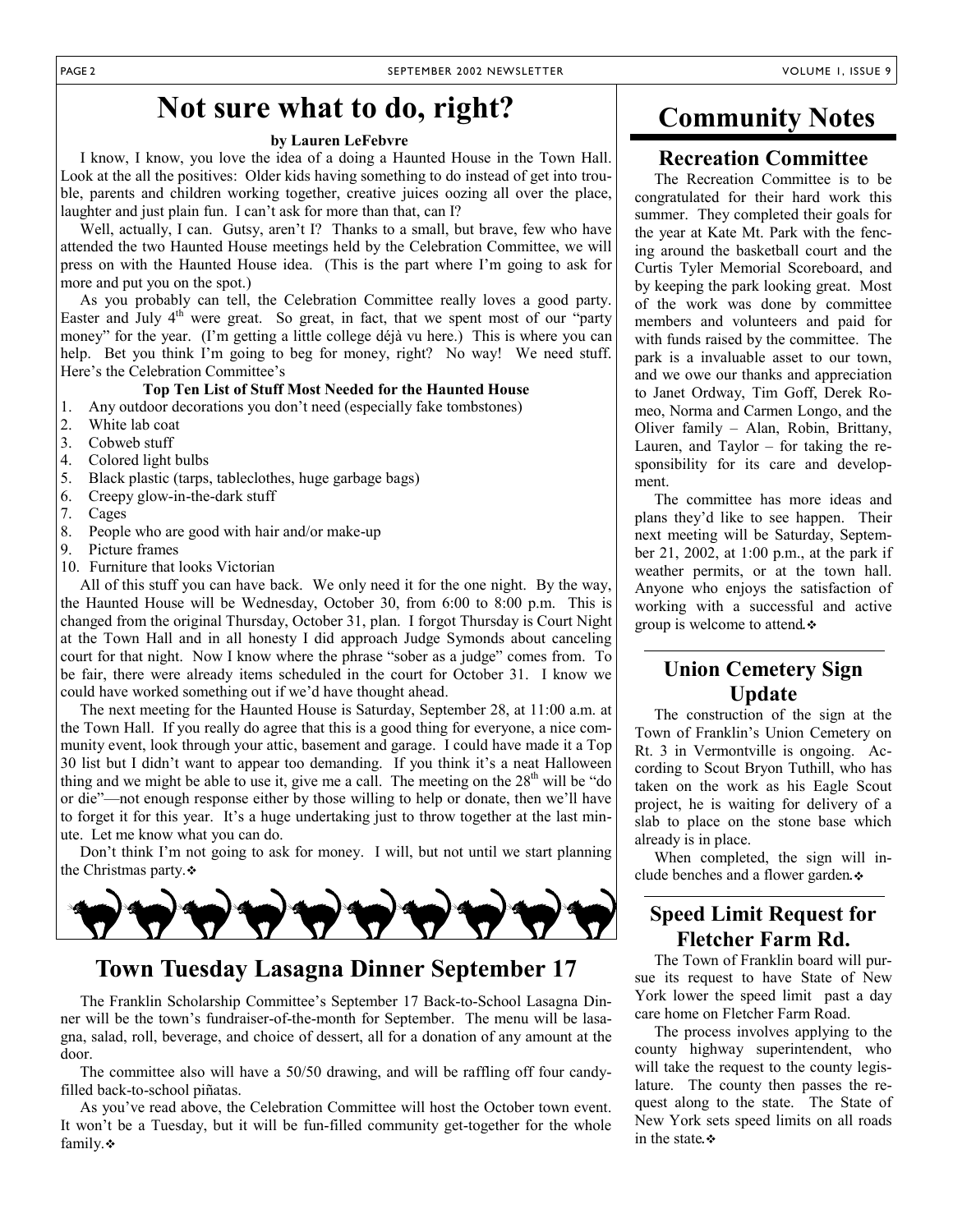### **Residents Concerned about Ni Mo Spraying**

 The Franklin Town Hall received many reports this summer about spraying going on along the town roads. Residents wanted to know what was being sprayed, and why they weren't notified. Ray Sherman was concerned about having eaten blackberries growing under power lines.

 Superintendent Mary Ellen Keith, too, was concerned, and she contacted Niagara Mohawk's forester, Kenneth Johnner. In a letter response to her call, Johnner defended the use of spray to help keep growth under power lines from interfering with service. Every seven years, trees around wires are trimmed at least six feet back, and fifteen feet back from primary wires. High growing species are cut under the lines back to a point ten feet from each side of the poles. The following year they selectively spray an accord-arsenal mix on high-growing resprouts and small trees.

 Niagara Mohawk subcontracts out the work. Spray contractors are supposed to notify people if they will be spraying within 100 feet from dwellings, building, and wells, which did not seem to be done. Because work is not done by Niagara Mohawk, promises to notify towns and landowners often get lost as the job gets handed down the chain.

 Keith requested that in the future subcontractors be required to register at the town hall before the spraying begins so everyone in the town could be notified.

Keith may consider a local law requiring such registration. Niagara Mohawk offered to make available to homeowners red signs that read "Owner objects; please notify".

 Meanwhile, Sherman has reported no ill effects from eating the berries. He met with the subcontractor and they went out on the road together to see where the spraying had been done.

 "Nothing seemed to be affected by the spraying. What he showed me as sprayed areas looked no different from the unsprayed areas," he reported to the board. Sherman suggested that Niagara Mohawk take a closer look at their subcontractors*.*

### **Adelphia Cable TV Franchise Renewal Process Begins**

 Cable TV is available in the Town of Franklin, and it can be easily taken for granted. But residents actually do have some say about who gets cable, what they pay, what franchise is paid to the town, what channels are received, and the service provided. As the current 10 year contract comes to an end, now is the time for residents to speak up.

 Recognizing the importance of renegotiating the town's contract with Adelphia Cable, the town board invited Thomas Isabella to their September regular board meeting. Isabella is a consultant from the New York State's Department of Public Service's Office of Communications. The department provides, free of charge, consulting services to towns and municipalities in their dealings with cable companies.

 The Town of Franklin has 212 cable subscribers and 13.5 miles of "plant" – areas where cable is run. The original agreement with Adelphia is a 10-year renewable contract, which runs until 2005. Renewal is a lengthy process, and by federal law, the process begins between 30 to 36 months before the end of the contract so that both sides have time to thoroughly review the contract. While much of the contract is spelled out by state and federal law, cable television users can have a say on what they want and need.

 The board needs to hear from users whether or not Adelphia has lived up to their contract: have they responded to complaints within a reasonable time frame; did they answer the phone service calls within 60 seconds; did they pro-rate bills for outages over four hours.

 The town's current contract requires Adelphia to serve areas where there are 35 customers per mile. Isabella reported that the Town of Brighton recently renegotiated to 15 homes per mile, which would extend service throughout the town.

 Also negotiable is Adelphia's franchise fees paid to the town, and what public and educational channels must be provided.

 Adelphia's whole system is checked once a year by the Public Service Department, or more often if there are complaints or problems. According to Isabella, the Town of Franklin's service is state of the art, with a 90-channel capability system and Power-Link Internet service. Because small dish satellites are the only real competition to cable companies, many larger Adelphia customer areas are not as technically advanced. Nevertheless, the town board needs to look into the future, since the renewed contract will run until 2015.

 There is the issue of Adelphia's Chapter 11 bankruptcy. For now, Isabella doesn't expect it to affect services. On September 23, the courts will decide whether Adelphia principals will be indicted, and until then Adelphia is in a

"holding pattern." They have a new CEO, and it can be assumed that they will continue to pay franchise fees and live up to commitments and contracts. Because the town's contract isn't due until 2005, the town can, for now, wait and see what will happen.

 The worse case scenario would be that the cable right-of-way is sold to someone else. In that case, Isabella says that the new owner would have to adhere to the current contract. It is important that the new contract be drawn up with that in mind to protect the town.

 Isabella has recommended to the town the first steps include a "ride out" through the town with a representative from Adelphia to identify new areas that would be included within the 35 (or 15) customers per mile for service. The board should hold a public hearing to determine if there are problems or public interest in researching Adelphia's service. If residents show an interest, they should be encouraged to form a committee. Another recommendation for gathering information from residents would be to distribute a survey. After input is gathered, the board will draft a document which Isabella will review.

 The process must be started by January 2003. The board will have something in place by then. Any residents or cable users who want to have input into the next contract are invited to contact the town supervisor or one of the councilmen, or to come to town board meetings*.*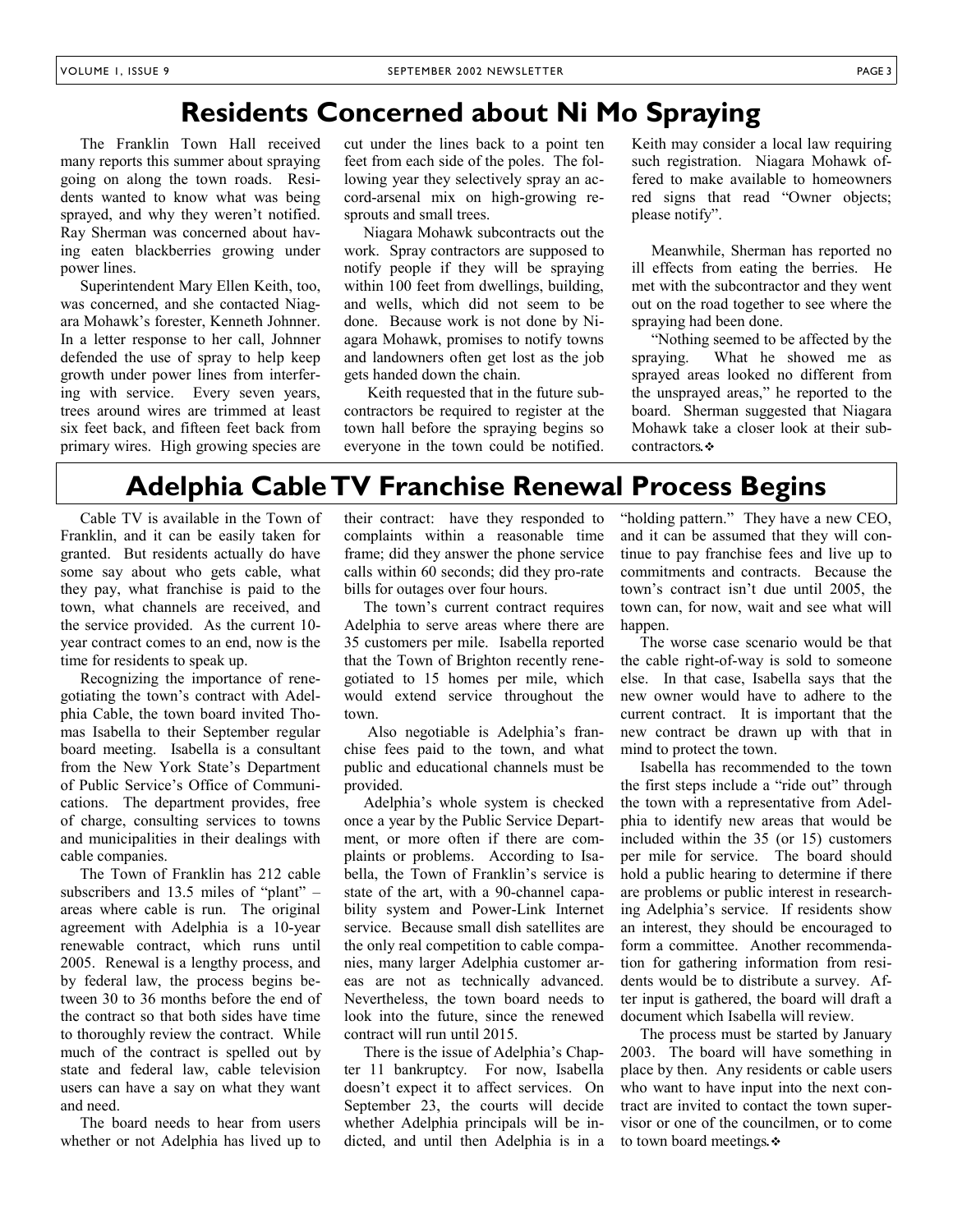Catch them small before they become a

 9. Some major work on vehicles was done, i.e., new front springs on the '98 International, three New York State vehicle inspections, and minor maintenance (filters, oil changes, and grease). 10. Motor grader was borrowed from the St. Armand Highway Department and some parts of Sorrel Street were graded. We'll try to continue to use it when they don't need it. This is one piece of equipment that this town desperately needs, especially with the mile-

 11. The Highway Department employees are going to attend a NYS DOT Truck and Bus Safety Regulations seminar on September 12, 2002, sponsored by M.A. Jerry in Plattsburgh, to be followed by a truck rodeo where various towns and counties compete against each

 12. William Donaldson was hired to replace Joey Burnah, who went to work for Hyde Fuel Company. Billy is fully licensed to drive tractor and trailer, which we need. And as an additional point of interest, our equipment trailer is

 13. Your Highway Superintendent will be attending the Highway Superintendent's conference September 24 – 27, 2002, along with Don Oliver (Highway Superintendent of the Town of Brighton) at Kutchner in Monticello, N.Y. Part of

### **Town Highway Superintendent's Report**

hazard.

age of our dirt roads.

other. Results will be reported.

now inspected and operational.

#### **by Donald Vorrath**

 Even with well deserved vacation and personal time being taken by highway personnel, the following was completed since the last report of August 12, 2002:

 1. Ditching and shoulders on Leo Collins and Abbot Roads were widened and sloped. Extra fill was hauled to residents who requested it. Crusher run was used to stabilize some dug areas. Intersections were addressed for snow plowing, snow storage, and visual access. Old concrete culvert tops were chipped and removed. Signs were replaced and some added.

 2. Mowing is still on-going, with approximately 75% of town roads completed.

 3. A large troublesome spot on the Oregon Plains Road was corrected by removing a large boulder. The hole was filled and tamped with crusher run and hot blacktop patch covered the area. We will continue hot patching on Oregon Plains Road.

 4. Another large boulder was removed on Merrill Road.

 5. Two driveway culverts were installed on Norman Ridge and Fletcher Farm Roads.

 6. The backhoe was repaired and new rear tires installed -- a much-used and very needed piece of equipment.

 7. Some old signposts were removed and some new signs installed.

 8. Cold patching is continuing for the small highway holes around town.

And finally:

continuing education!

#### Mailboxes on New York State Highway Right-of-Ways

 "There is no statutory or legal authority that grants a property owner or resident along a public highway any right to place a mailbox in a highway right-of-way. He may have an informal license, but this does not endow the owner of the mailbox with any legal rights in the highway when needed for highway purposes.

 "The Highway Superintendent of the State has a duty to keep the highway available for the public use. Snow removal and snow storage are an incident of that use.

 "When the necessity of keeping the highway open conflicts with the individual's receipt of the mail, the latter must stand aside. He might even be compelled to remove the box under Highway Law Sec. 319.

 "There is no right of the individual to interfere with the speedy and efficient removal of snow by placing his mailbox in such a position as to cause this result, and no liability results on the part of the public official charged with the duty of snow removal if such box is so placed that it may be injured by proper highway maintenance<sup>"</sup>

*(Informal opinion, Attorney General – 2/28/66).*

### **Off Grid Residents**

#### *(Continued from page 1)*

cided that while the power company would have the right to maintain the right-of-way, it does not have the right to install power. LaPier is hoping that, with Ortloff's help, the attorney general's decision could be reconsidered. Failing that, Ortloff confirmed what LaPier already knows – that running power down Goldsmith Road would then require an amendment to the New York State law.

 In the Winters's case, property on one side of Paye Road is owned by the State of New York, but running electricity down the other side of the road will require getting right-of-ways from other homeowners.

 The Winters also have worked for years to try to get power to their property. Working with neighbors and power company representatives, the Winters have had several possibilities and scenarios for getting power down the road fall apart. At this point, Nanette Winters reports, "Whenever you call anyone at Niagara Mohawk and say you are from Paye Road, they groan."

 While they want power, some of their neighbors don't. Some object to having poles mar the beauty of the road. Others fear that availability of electricity would hasten development of the area. Others are concerned about what responsibilities they would be taking on to maintain the right-of-way if they allow power either overhead or underground through their property. Niagara Mohawk doesn't want to run underground along the road because undeveloped lots wouldn't be able to tap in. There is also a possibly of problem with a rock ledge.

 The years of battling for electricity has caused a great deal of rancor among neighbors, and at this point they brought their conflicts to the town board in hopes that the board can mediate between parties to come to a resolution.

 Norma Longo attended the September board meeting at which the issue came up. Her advice to anyone looking to buy property may sound simple, but it is sound: "If you want electricity, make sure to buy property where they have electricity."

 Meanwhile, the board has promised to help the property owners in any way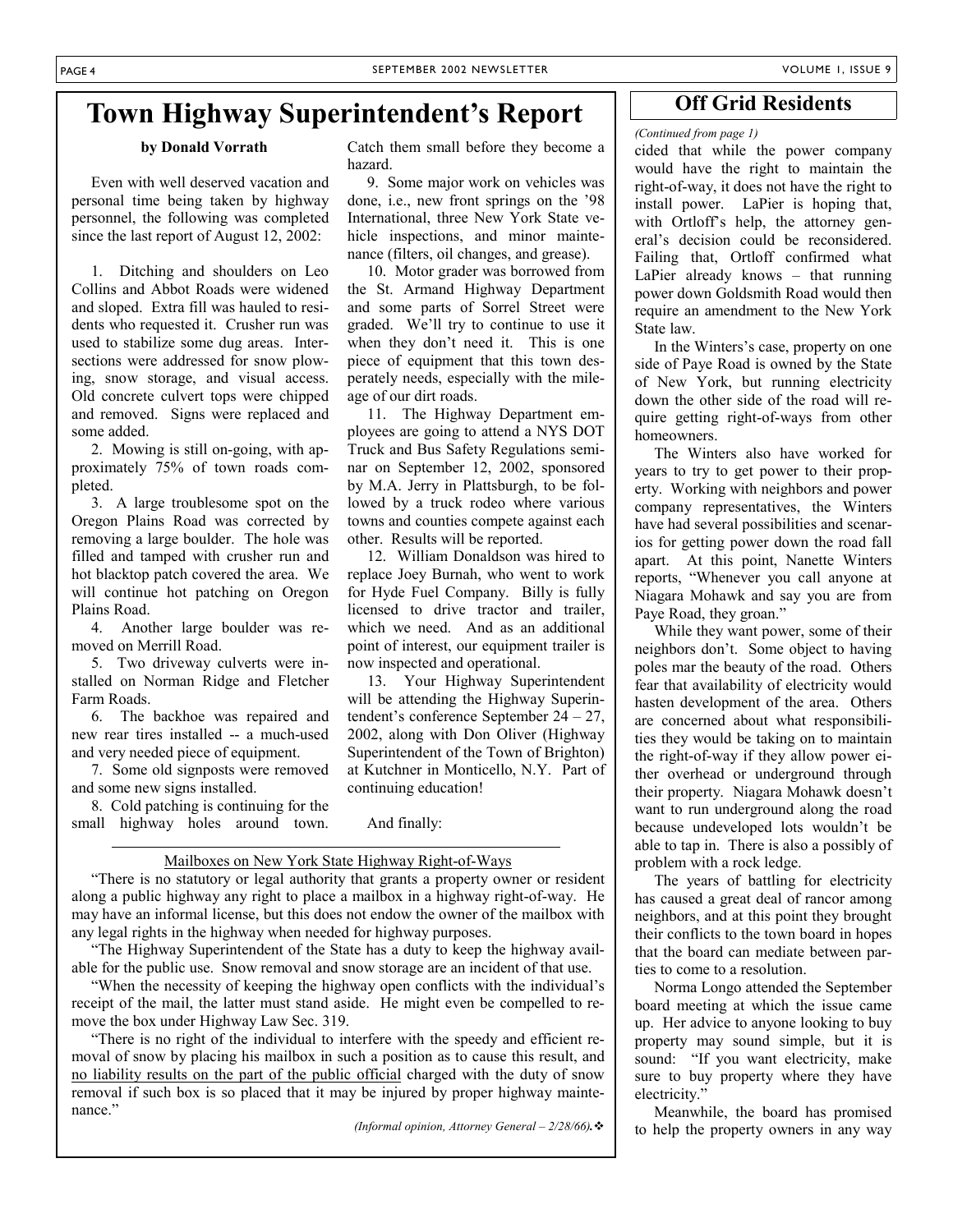### **Solid Waste Landfill Decisions of Concern to Board Member**

#### **by Frank Karl Member, Solid Waste Board**

 The last meeting of the Solid Waste Management Authority was August 29, and two major items of public concern were on the agenda. The board received the 2001-2002 audited financial statements, which confirmed that we operated in the black for the year and made a reasonable income over and above our total expenses. The residents of Franklin County should know this good news.

 We also had an Executive Session in which we received legal advice as to the present content of County of Franklin Local Law #7, relating to the Collection of and Disposal of Solid Waste in Franklin County, New York. This is in keeping with a motion passed at the July 25 meeting which resolved: The County of Franklin Solid Waste Management Authority hereby approves the necessary steps to upgrade the Local Law to make it up to date and make the necessary provisions in the law to meet requirements. Further Resolved: Brian Stewart (board Legal Counsel) and George Eades (Executive Director) will work on making changes and will consider the suggestions of Michael Cahill (Counsel, Herkimer-Oneida).

 The Board then came out of Executive Session and reconvened the regular meeting. We had an open discussion on the issue of petitioning Department of Environmental Conservation to increase the allowable tonnage at the Landfill, from the current 43,500 tons per year.

 Values discussed ranged from "there is no need to increase it at this time" to varying tonnages of up to 70,000 tons. A motion was made to adjourn the meeting and seconded.

 At this point Board Member Ray Susice called for action on a motion to grant Executive Director Eades the right to petition DEC for increased tonnage up to 100,000 tons per year. Some of us objected and said the meeting was adjourned, as we had no further business on the agenda, but the meeting was recalled to order and a vote was taken with members Susice, Maneely, Dattola, and Travers voting YES and Smith, Harte and Karl voting NO. Thus it passed 4-3. It was an inappropriate vote and should be negated at our next meeting. However, there is nothing to keep these members from passing such a motion at a following meeting.

 Concern: Is this what the people of Franklin County want?

 Considering that estimates are that Franklin County generates less than 30,000 tons per year, this would mean bringing in from out of county up to 70,000 tons per year. How do the residents in the areas around the Landfill feel about the increased traffic and more garbage in the Landfill? If an increase were to be approved, that would mean the cells would fill up faster, additional cells would have to be constructed more quickly than currently planned, and we would run out of space much more quickly.

 As stated in a previous column, the residents of Franklin County should let their choice be known: Do you want to continue with the current program of bringing in the necessary amount of waste to pay our expenses of operating, including our bonds, by getting as much in-county waste as possible (hopefully at some point, all of it) and enough out-ofcounty waste to meet our expenses and give us a suitable cushion to ensure our economic viability? Or: Do you want the Landfill to take in increased tonnage above that stated above, which means filling cells faster, which again leaves two choices: expanding the existing facilities in the future to handle the increased tonnage, or closing the Landfill sooner than anticipated.

 Should the latter happen, what do the county residents do with their garbage? Go to bonding again to build another Landfill? Ship it out to where? Though these problems are a few years down the road, THE DECISIONS THAT CRE-ATE THEM ARE BEING MADE NOW.

 My personal opinion: Operate the Landfill much the way we are now, taking in all of the in-county waste we can (all, if possible), take in additional waste from out-of-county to cover our operating costs, improvements, limited expansion, bonds and a reasonable cushion to allow for unexpected variations in revenues or expenses. In addition, we must come up with a LONG-TERM MAN-AGEMENT PLAN and a COMPRE- HENSIVE RECYCLING ANALYSIS, acceptable to DEC and approved by the County of Franklin Solid Waste Management Board and the County Legislature. These are required by New York State Law.

 All our decisions should be made keeping the county residents informed of our pending decisions and considering their input in our decision-making process.

 Our next meeting is scheduled for September 26 at 4:00 p.m. in the Legislative Chambers of the Malone Court House.

 NOTE: Notify your Legislator or a Solid Waste Board Member as to your views*.*

### **Garbage Law Considered as Health Issue**

#### *(Continued from page 1)*

plastic or metal containers or other storage containers with tight-fitting lids. A plastic garbage bag would not be considered as a container, except when put out on the roadside shortly before pickup.

 The law would be enforced by the town codes officer. A homeowner or tenant notified of a violation would be required to clean up the garbage or secure it in a proper garbage receptacle or compost within ten days.

 The homeowner or tenant may request an informal hearing if there are other issues to consider.

 If no action is taken by the homeowner or tenant, the town will be able to clean up the site and all fees and expenses would be added to the homeowner's next annual tax bill.

 The process for the law to go into effect requires board approval to move on it. Next, the board is required to hold a public hearing. After the hearing, amendments can be made to the law. The law then is filed with the Department of State after another ten days, and it then takes effect.

 The board already has approved consideration of the law, and a special meeting will be held September 18, 2002, at 6:30 p.m. at the Franklin Town Hall. Any resident who would like to read the law and have input into it is invited to attend*.*